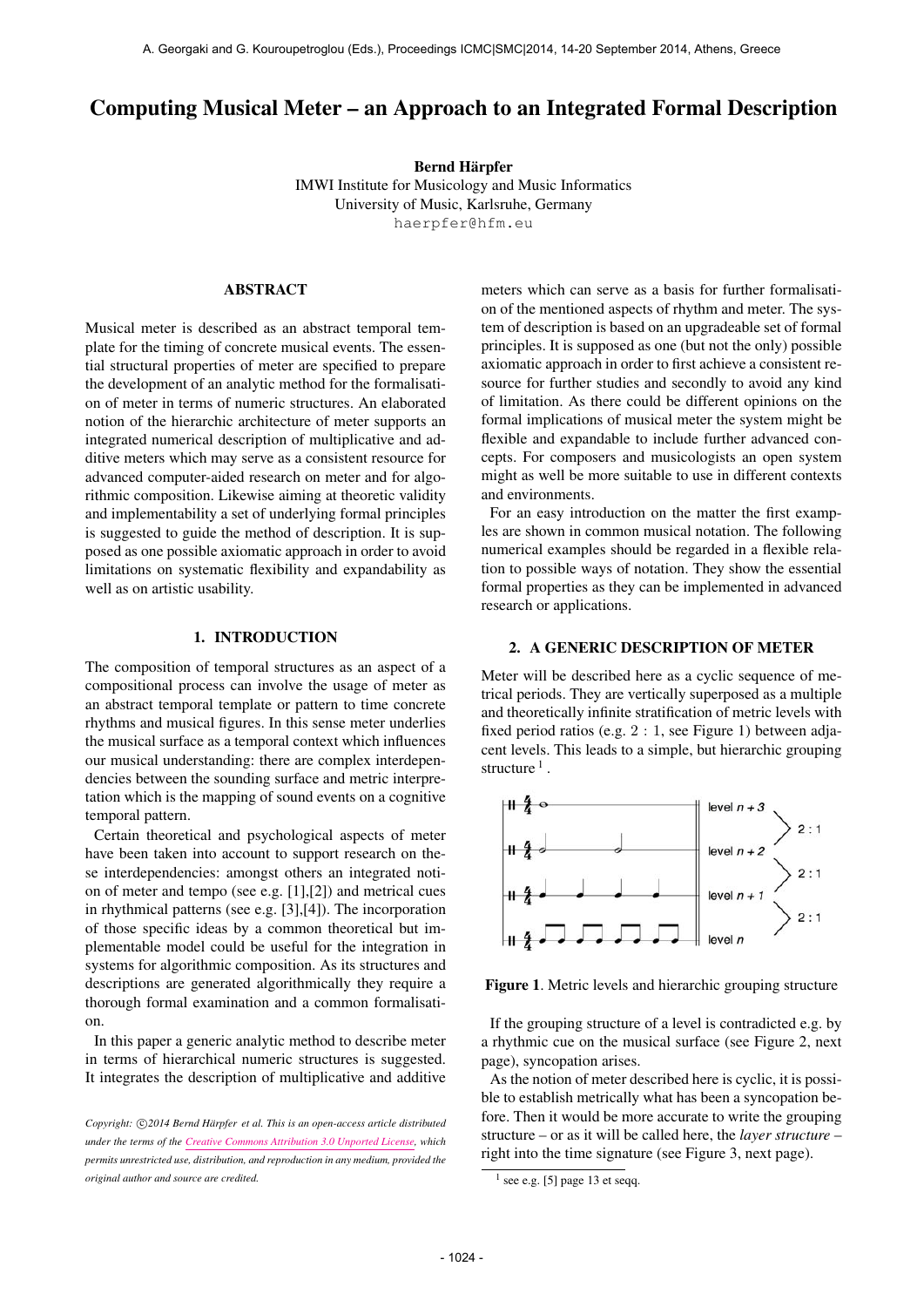

Figure 2. Rhythmic contradiction of metric grouping



Figure 3. Layer structure and time signature

A *layer* will be defined as a non-isochronous stratum in a metric hierarchy. The durations of its metric periods are regularly changing. In the case of Figure 3 it is the first (and only) layer on level  $n$ . It can also correspond to a perceived beat if the tempo of this layer is moderate. As a consequence we now have an eight-to-one-relation between two adjacent levels. In this terminology the ratio of two levels is always fixed but there is no fixed ratio between a level and a layer. Due to its additive structure the resulting meter cannot be mirrored in time without changing it. The metric hierarchy of additive meters generally has a sandwich-like structure with alternating isochronous and non-isochronous strata (respectively levels and layers).

As a numerical formalisation *1 0 0 1 0 0 1 0* is suggested for the layer structure in Figure 3. There is one layer between the two adjacent levels. The level itself can be regarded as a zero-layer.

## 2.1 Assumtion: metrical groupings contain two or three elements

The assumtion that metrical groupings contain two or three elements is supported by the following experience: as soon as there are four beats or pulses<sup>2</sup> they tend to group into two groups of two, or a group with five elements tends to fall apart into two and three or vice versa  $3$ . This is also related to the phenomenon called *subjective grouping* or *subjective rhythmisation* which is already well researched in music psychology 4 . If the resulting groups have equal

sizes like a subdivided group of four elements the grouping and the resulting meter will be called *multiplicative* (2 x 2). Cases like a subdivided group of five elements where the resulting groups have different sizes will be called *additive*  $(e.g. 2 + 3 or 3 + 2).$ 

The more or less complex alternation of stronger and weaker metrical periods as a result of a metric hierarchy is a common property of meter. Nevertheless there may be musical meters refusing this dynamics and may contradict the assumption like a five-period-meter with a cycle of a strong period and four equal weak periods. This should be kept in mind but they will not be discussed in this paper.

#### 2.2 Multiplicative meters

The possibilities of pure multiplicative meters up to 24 periods per full metric cycle are listed in Table 1. The numeric notation shows the relations of period durations of adjacent levels. For example the only possible meter with four pulses has three levels with two periods of level 0 (the pulse-level) combined in level 1 and two periods of level 1 combined in level 2. It has to be made clear in which order the multiplicators relate to the indices of the levels. Here the order is from lower/faster levels to higher/slower levels. Hence, in the first example of the two six-periodmeters level 1 contains three periods of level 0 and level 2 combines two periods of level 1.

| periods        | multiplicative<br>meters                                | time signature<br>example                                                                                                                                                               |
|----------------|---------------------------------------------------------|-----------------------------------------------------------------------------------------------------------------------------------------------------------------------------------------|
| $\overline{4}$ | $2 \times 2$                                            | $rac{2}{4}$ ( $rac{1}{8}$ pulse)                                                                                                                                                        |
| 6              | $3 \times 2$<br>$2 \times 3$                            | $\frac{6}{8}$ ( $\frac{1}{8}$ pulse)<br>$\frac{3}{4}$ ( $\frac{1}{8}$ pulse)                                                                                                            |
| 8              | 2x2x2                                                   | $rac{4}{4}$ ( $rac{1}{8}$ pulse)                                                                                                                                                        |
| 9              | $3 \times 3$                                            | $\frac{9}{8}$ ( $\frac{1}{8}$ pulse)                                                                                                                                                    |
| 12             | 3x2x2<br>$2 \times 3 \times 2$<br>$2 \times 2 \times 3$ | $\frac{\frac{12}{8}(\frac{1}{8} \text{ pulse})}{\frac{6}{4}(\frac{1}{16} \text{ pulse})}$<br>$\frac{\frac{12}{8}(\frac{1}{16} \text{ pulse})}{\frac{1}{4}(\frac{1}{16} \text{ pulse})}$ |
| 16             | 2x2x2x2                                                 | $\frac{4}{4}$ ( $\frac{1}{16}$ pulse)                                                                                                                                                   |
| 18             | 3x3x2<br>3x2x3<br>$2 \times 3 \times 3$                 | $rac{6}{\frac{3}{2}}$ ( $rac{1}{8}$ triplet pulse)<br>$rac{1}{2}$ ( $rac{1}{8}$ triplet pulse)<br>$\frac{9}{4}$ ( $\frac{1}{8}$ pulse)                                                  |
| 24             | 3 x 2 x 2 x 2<br>2 x 3 x 2 x 2<br>2x2x3x2<br>2x2x2x3    | $rac{4}{4}$ ( $rac{1}{\frac{176}{8}}$ triplet pulse)<br>$rac{12}{8}$ ( $rac{1}{16}$ pulse)<br>$rac{4}{4}$ ( $rac{1}{16}$ pulse)<br>$rac{3}{2}$ ( $rac{1}{16}$ pulse)                    |

Table 1. Multiplicative meters up to 24 periods per metric cycle

The examples of time signatures just give a hint to relate

 $2$  In this paper a pulse is defined as the shortest or fastest metric period. The pulse-level is defined as the fastest or lowest level in a metric hierarchy (level 0) and is always isochronous. A beat can be subdivided into faster or shorter metric periods. The beat-level or beat-layer is the most salient metric level or layer and could be isochronous or non-isochronous.

 $3$  This is similar to simple versus compound subdivision, but not the same because the different subdivisions form groups of the same size  $(\frac{2}{2})$ vs.  $\frac{3}{3}$ ) while five elements divide into two groups of different sizes ( $\frac{2}{1}$  vs.  $\frac{3}{1}$ 

<sup>4</sup> see e.g. [2] page 418 et seqq.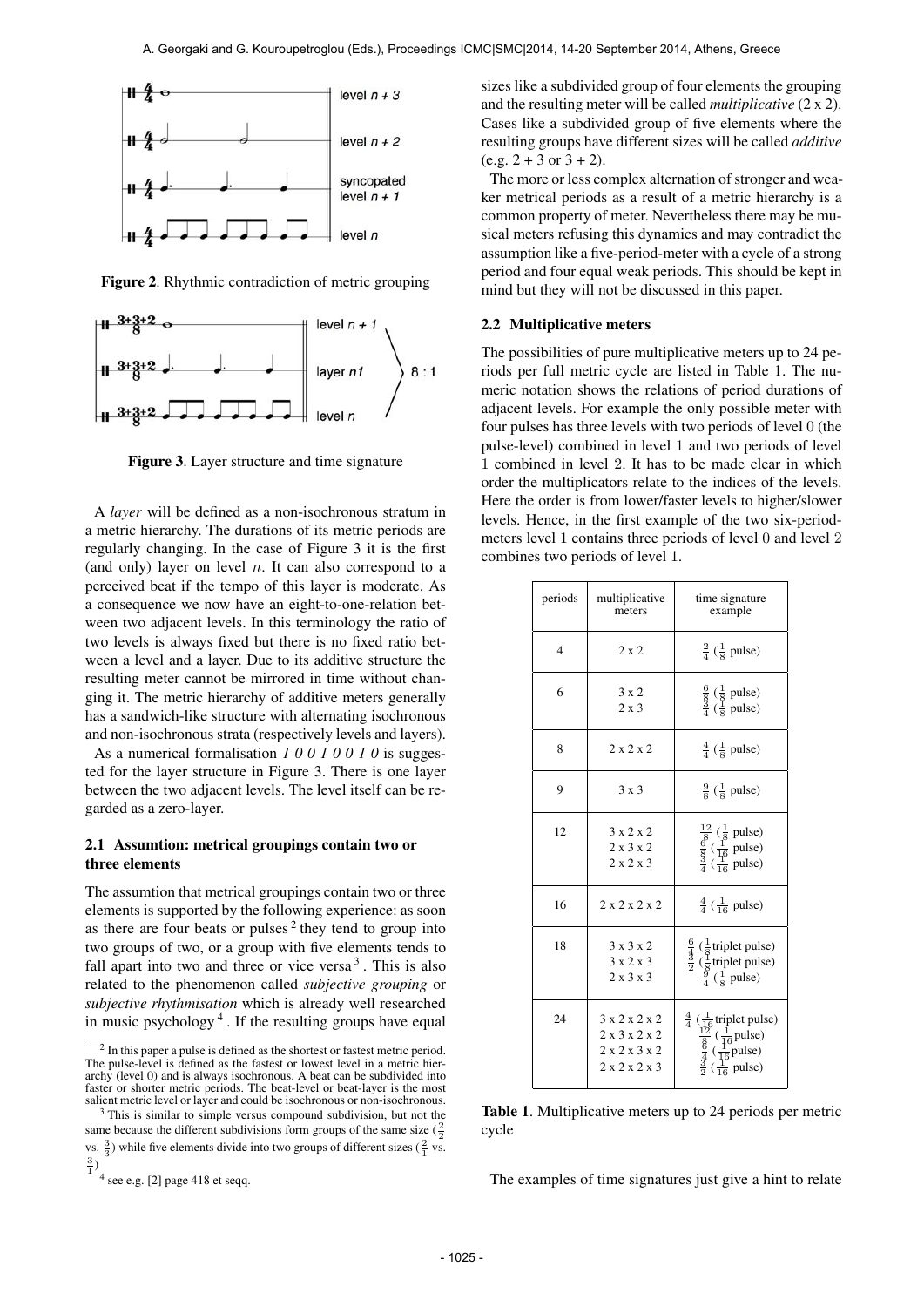a certain meter to a possible musical notation. Taking other musical context into account there could be different solutions. A meter with only four pulses in a full cycle could also be notated in  $\frac{2}{8}$  time signature and the pulse duration would then be  $\frac{1}{16}$ .

## 2.3 Additive meters – an exploration of possible layer structures

The number of periods in a layer structure is always corresponding to the ratio between two adjacent metric levels. In Table 2 all possible additive groupings, their permutations and the resulting layer structures are listed for  $n < 10$ periods fitting in one *superlevel* 5 period.

| periods | possible additive<br>groupings by the<br>first layer | possible layer<br>structures                     |
|---------|------------------------------------------------------|--------------------------------------------------|
| 5       | 23<br>32                                             | 10100<br>10010                                   |
| 7       | 223<br>232<br>322                                    | 1010100<br>1010010<br>1001010                    |
| 8       | 233<br>323<br>332                                    | 10100100<br>10010100<br>10010010                 |
| 9       | 2223<br>2232<br>2322<br>3222                         | 201020100<br>201020010<br>201002010<br>200102010 |

| 'able |  |
|-------|--|
|-------|--|

Five is the smallest number of metric periods to divide into additive groups of two or three. Six periods are omitted because the possible groupings are (like with four periods) all multiplicative. A level with nine periods per superlevel period is the first case with more than one layer: according to the assumption the groups formed by the first layer become elements of a second order grouping which can be regarded as a second layer. This layer can contain metrical groupings with more complex ratios: in the case of nine periods per superlevel period 4 : 5 and 5 : 4 ratios will occur among period durations of the second layer:

| $2223$ | $2232$ | $2322$ | $3222$ | layer 1 |  |
|--------|--------|--------|--------|---------|--|
|        |        |        |        |         |  |
| 4 5    | 4 5    | 5 4    | 5 4    | layer 2 |  |

In additive groupings of ten periods yet another interference is introduced. There are cases of second order groups containing additive first order groupings but having equal sizes:

| 2323     | 2332     | layer 1  |
|----------|----------|----------|
|          |          |          |
| -5<br>5. | -5<br>5. | a level? |

<sup>&</sup>lt;sup>5</sup> the level  $n + 1$  will be called the *superlevel* of level n

According to the definitions these groups are not formed by a layer. Elements with the same size or duration form an isochronous stratum which has to be distinguished from a layer shaping non-isochronous groups by definition.

Nevertheless this leads to two different types of symmetry. The grouping  $2 + 3 + 2 + 3$  holds a translational symmetry between the second order groups while in the case of  $2 + 3 + 3 + 2$  these groups mirror each other. The former can be broken down to two periods of a level each with five periods and a layer structure *1 0 1 0 0*, hence it is not a case of a valid layer structure with ten periods. If we assume the same for the latter, the layer structure would change from the first to the second period of the five-period-level (from *1 0 1 0 0* to *1 0 0 1 0*).

In terms of musical notation this could be a change of time signature e.g. from  $\frac{2+3}{8}$  to  $\frac{3+2}{8}$ . As soon as this metrical structure would be repeated a couple of times it would make more sense to combine the structure into one time signature  $\frac{2+3}{8} + \frac{3+2}{8}$  than to notate an alternating time signature every bar or measure. This would better reflect the structure of the full metrical cycle. The five-period-level would then be the half-measure level.

Generally a *measure* in this context can be defined as a period of a level  $n$  containing a metric structure with at least one lower level which is exactly repeated in the next period of level  $n$ . In other words metrical groupings within different periods of a measure are always translational symmetric to each other. The mentioned half-measure level can be regarded as a case of an *intermediate level* whose successive periods contain different, alternating metric structures. Additive meters with mirror symmetries within a measure period like in Figure 7 b) are of certain speciality as they have a property in common with multiplicative meters: they do not change when they are mirrored in time i.e. played backwards. They are not the only cases where intermediate levels occur, as we will see later.

| periods                                                 | 10                           |
|---------------------------------------------------------|------------------------------|
| possible additive groupings<br>by the first layer       | 2233<br>2332<br>3223<br>3322 |
| possible layer structures                               | 2010200100<br>2001002010     |
| possible layer structures<br>with an intermediate level | 2010020010<br>2001020100     |

Table 3.

With ten periods per superlevel period both of the two possible structures with an intermediate level contain mirror symmetries (Table 3). In terms of their inherent metrical structure the periods of the intermediate levels are alternating mirrors of each other.

From eleven periods upwards alternative second order groupings lead to a steeper exponential growth of the number of possible layer structures. With eleven periods the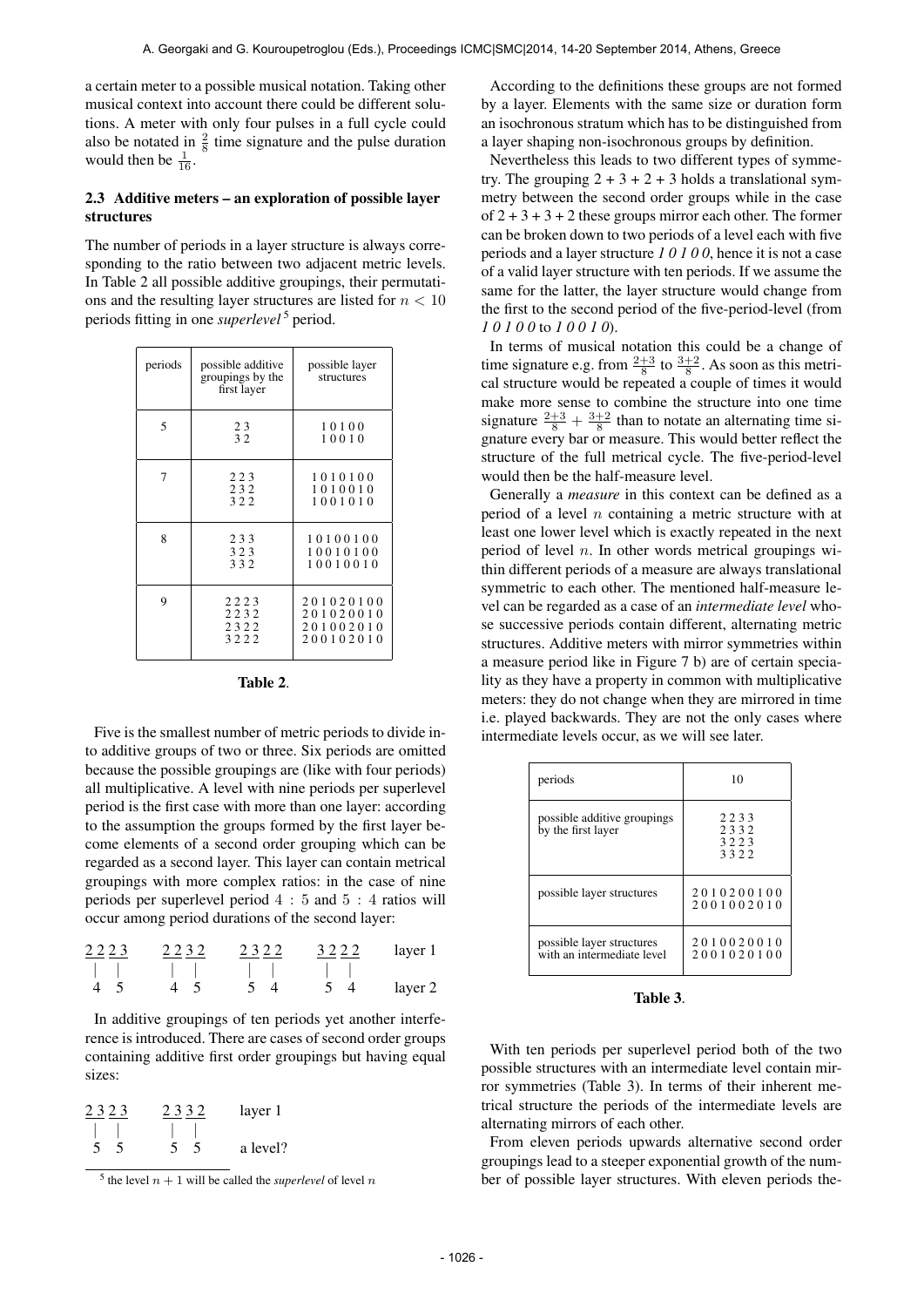re are nine alternative additive groupings by the first layer but already 14 possible layer structures with second order groupings upon the first layer (Table 4). Layer structures with intermediate levels are not possible because eleven is a prime number.

| periods                                           | 11                                                                                                                                                                                                                       |  |
|---------------------------------------------------|--------------------------------------------------------------------------------------------------------------------------------------------------------------------------------------------------------------------------|--|
| possible additive groupings<br>by the first layer | 22223<br>22232<br>22322<br>23222<br>32222<br>2333<br>3233<br>3323<br>3332                                                                                                                                                |  |
| possible layer structures                         | 20102010100<br>20101020100<br>20102010010<br>20101020010<br>20102001010<br>20<br>101002010<br>0100201010<br>20100102010<br>20010201010<br>200<br>0102010<br>1<br>0100200100<br>20010200100<br>20010020100<br>20010020010 |  |

| l'able |  |  |
|--------|--|--|
|--------|--|--|

The possible additive substructures of a level with twelve periods show two different examples of intermediate levels. In these cases there are no mirror symmetries but characteristic changes of the period durations of the first layer (Table 5). The number of first-layer-periods alternates in both cases between two and three every period of the intermediate level. The resultung meters could be notated as  $\frac{3}{4} + \frac{6}{8}$  and  $\frac{6}{8} + \frac{3}{4}$ .

| periods                                                 | 12                                                                                                                                                                                                                                                                                                                                                                                                                       |
|---------------------------------------------------------|--------------------------------------------------------------------------------------------------------------------------------------------------------------------------------------------------------------------------------------------------------------------------------------------------------------------------------------------------------------------------------------------------------------------------|
| possible layer structures                               | 201020100100<br>201020010100<br>2<br>010020100<br>-1<br>0<br>020010010<br>$\mathbf{1}$<br>0<br>010020010<br>$\mathbf{1}$<br>002010100<br>0<br>001020100<br>0<br>002010010<br>1<br>$\theta$<br>001020010<br>0<br>002001010<br>-1<br>0<br>001002010<br>0<br>02010100<br>-1<br>00<br>01020100<br>$\mathbf{1}$<br>00<br>02010010<br>200<br>1<br>101020010<br>00<br>2<br>02001010<br>-1<br>00<br>200101002010<br>200100102010 |
| possible layer structures<br>with an intermediate level | 201010200100<br>200100201010                                                                                                                                                                                                                                                                                                                                                                                             |

Table 5.

Generally intermediate levels divide and shape oscillating metric substructures which are combined in a period of a superlevel. A look e.g. at the six possible layer structures of a 15-period-meter containing an intermediate level in Table 6 reveals oscillations between the two different five-periodstructures (see Table 2). There are always three periods of an intermediate level containing the possible combinations with three elements of two types.

| periods | possible layer structures<br>with an intermediate level                                                        | combinations of<br>the two possible<br>five-period layer<br>structures |
|---------|----------------------------------------------------------------------------------------------------------------|------------------------------------------------------------------------|
| 15      | 201002010020010<br>201002001020100<br>201002001020010<br>200102010020100<br>200102010020010<br>200102001020100 | a a b<br>a b a<br>a b b<br>haa<br>h a h<br>h h a                       |

### Table 6.

To illustrate the combinatory explosion of possibilities with a growing number of periods, the numbers of alternative layer structures in the area between 13 and 24 periods per superlevel are listed in Table 7 (see next page). All metric cycles with a non-prime number of periods in this range contain layer structures with intermediate levels. Their numbers and correspondent examples are shown in brackets. They form a subset of all possible layer structures the numbers of which are listed first. The rightmost column gives information about possible depths of metric stratification in these additive structures. There could be second and third order groupings according to the assumption in 2.1.

Additive meters with a correspondent quantity of periods in a full metric cycle are rare and may be found only among indian talas or in certain bulgarian meters [6]. However, a combinatoric exploration can be regarded as a prerequisite for subsequent filtering: an algorithmic selection process according to a certain compositional aesthetics.

#### 2.4 Hybrid meters

Meters made up from combined multiplicative and additive structures are suggested to be called *hybrid meters*. The possible examples of these kind of meters with cycles containing up to 24 periods are listed in Table 8 (see next page). The second column shows the multiplicative metric structures. As in Table 1 the numeric notation specifies the relations of period durations of adjacent levels. The additive components can be specified with the possible layer structures of certain levels. For example, the four possible hybrid meters with ten periods can be described as follows. In the first two variants level 0 contains five pulses which can be grouped in two possible ways (see structural variants in the third column, see also Table 2). As a result there is one layer between level 0 and level 1. In the two other variants level 2 combines five periods of level 1. The two possible ways of grouping constitute a layer between level 1 and level 2.